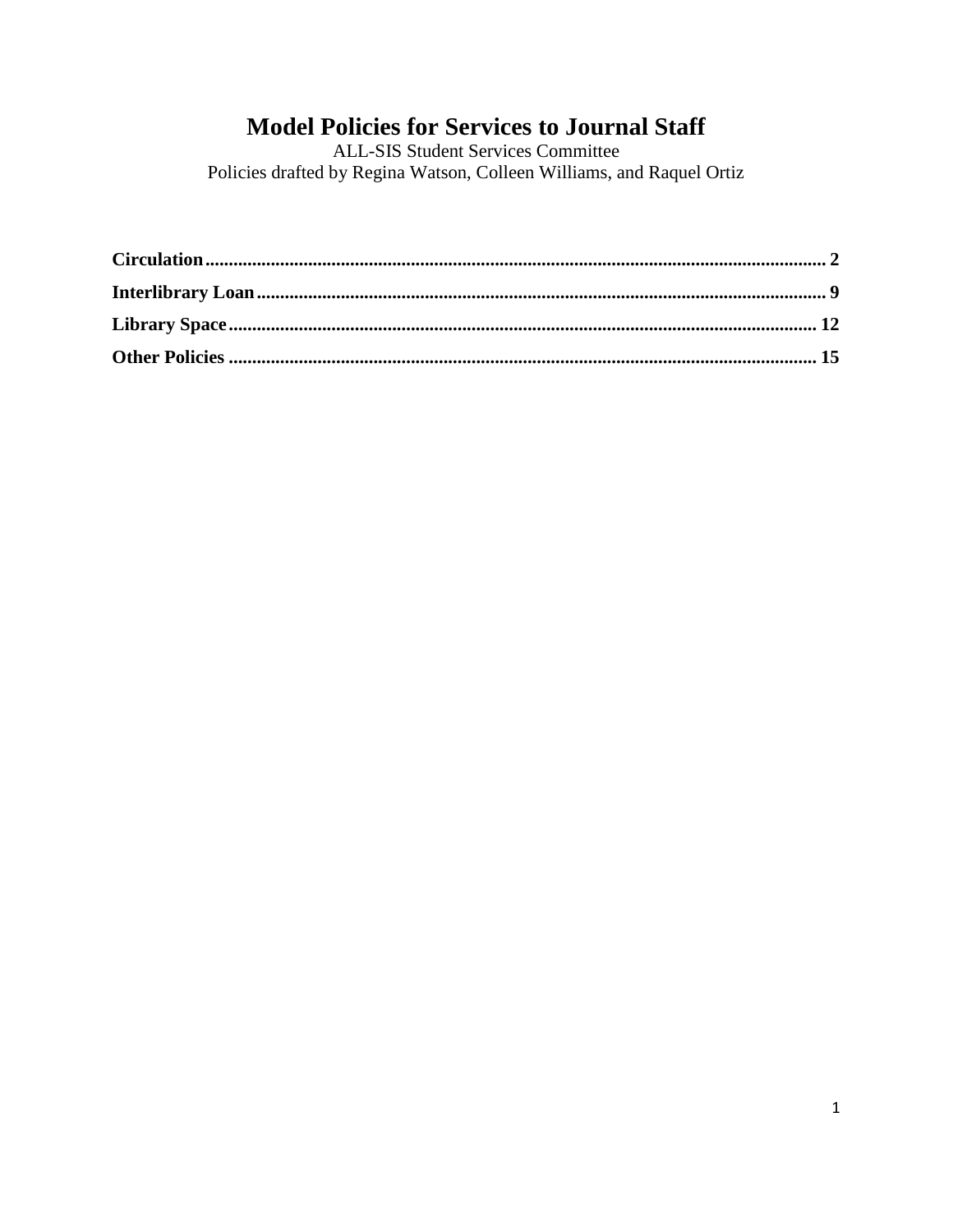# **Circulation**

# **Introduction**

The library is pleased to offer customized circulation services to support journal staffers in their research-intensive production work, including cite checking. Journal staff may expect the same consistent, excellent level of service that the circulation department provides to all law school students, faculty and staff. However, journal staffers do not take priority over other such patrons and except as stated in this policy, journal staff must abide by the general circulation rules that apply to other patrons. Due to the large volume of journal-related activity in the library, journals will follow procedures that increase efficiency and fairness for all journal staff and other library patrons.

Circulation-related issues may be directed to [name/title and contact information for library staff person].

#### **A. Cards and Borrowing**

Journal staffers may check out journal production-related items with either journal library cards or individual student library cards (student ID cards). The two types of cards carry different privileges and consequences.

#### **1. Journal Cards**

Each year no later than \_\_\_\_, the editor-in-chief will provide the [title of library staff person] with the names of journal staffers who will perform production work in the impending academic year. The [title of library staff person] will supply the editor-inchief with a journal card and a copy of library policies for each production staffer. The editor-in-chief will distribute the cards, have each staffer sign the acknowledgment that s/he has read and understood the library policies, and return the signed acknowledgments to the [title of library staff person].

Journal cards may be used to check out both circulating and non-circulating items, other than Critical Items (defined below). Checked out items may be taken to and stored in only the following areas [within the library]: [Journal Office/Room, Carrels, Journal Shelves; Other]

Checked out items will be flagged with a [distinctive bookmark] which must remain visible in the item until it is returned.

Items may be checked out on a journal card for a total of \_\_\_\_\_\_\_\_\_ days or until the end of the \_\_\_\_\_\_\_\_, whichever comes first. However, items must be renewed every \_\_\_\_ days by physically bringing the items to the Circulation [Information] Desk.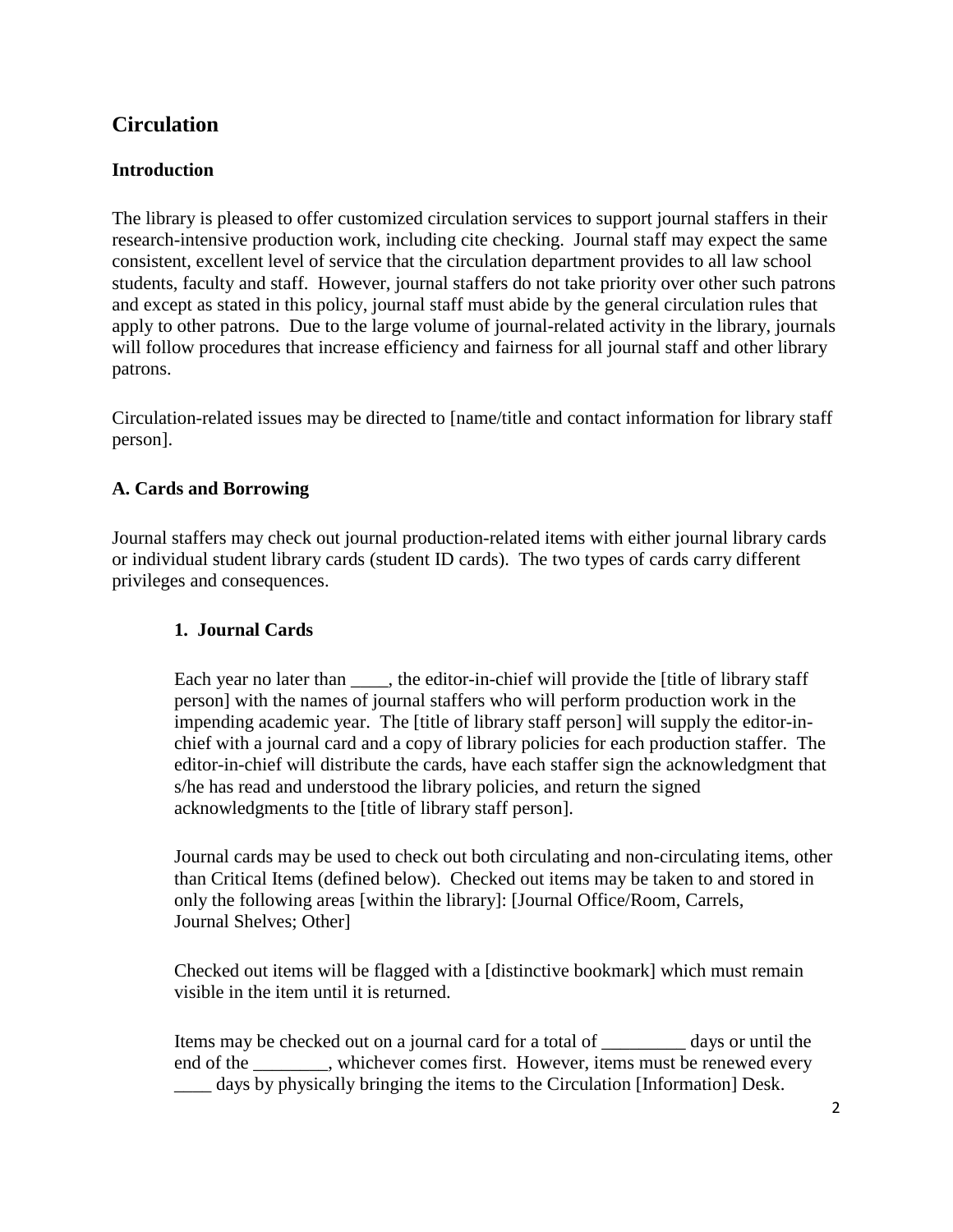No more than \_\_\_\_ items may be checked out to a single journal card at a time.

Charges for lost or overdue items will be billed to the journal's account.

Other campus libraries [will/will not] honor journal cards. Other \_\_\_\_\_ consortium libraries [will/will not] honor journal cards.

Library staff may retrieve such items temporarily as needed for photocopying or other brief onsite use by other patrons. Additionally, circulating items remain subject to the library's Recall Procedure.

Journal cards may be used only for journal production work (which does not include staffers' notes and comments). Improper use of a journal card will result in a warning to the staffer and/or revocation of the journal card privileges for the staffer. The library will notify the editor-in-chief of warnings and revocations. Periodically the [title of library staff person] and editor-in-chief will review records of journal card borrowing activity for compliance with this policy. In this respect, use of a journal card is not confidential.

#### **2. Individual Student Cards**

Items checked out with individual cards are subject to the usual circulation policies governing law student patrons.

Non-circulating items may not be checked out.

Charges for lost or overdue items are billed to the individual.

Items may be stored in [Journal Office/Room, Carrels, Journal Shelves; Other] or anywhere outside the library; however, it is advisable for the staffer to keep the items within the staffer's control at all times because the staffer is personally responsible for the items' loss or delayed return

#### **B. Journal Work Areas**

Items must be checked out before they can be taken to and stored in [Journal Office/Room, Carrels, Journal Shelves; Other]. For more information, see the Library Space section of this policy.

#### **C. Copying Items in Journal Offices** [optional]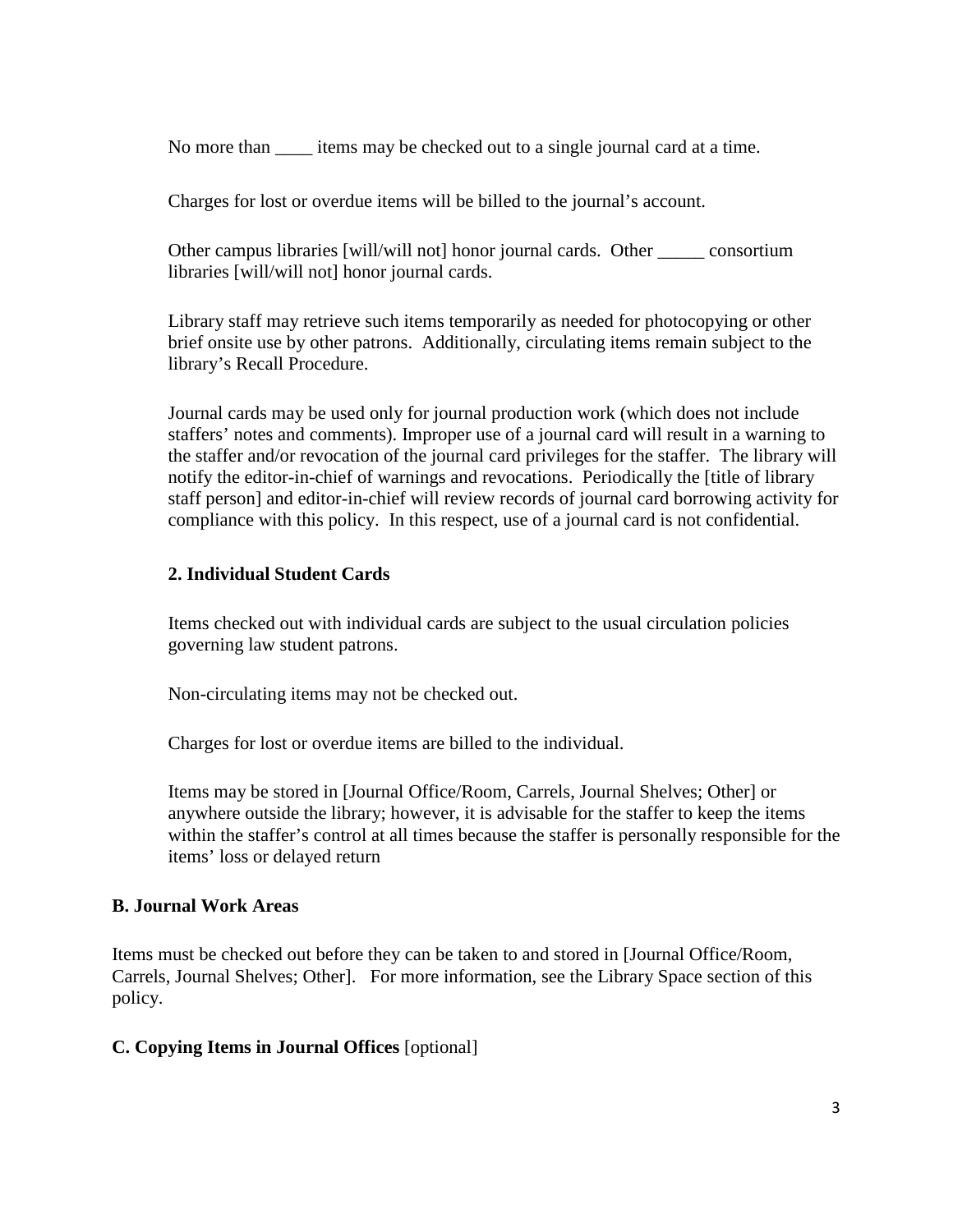#### **D. Re-Shelving**

Staffers [are/are not] required to re-shelve items.

[When finished with items, staffers not wishing to re-shelve the items shall take them promptly to the [Circulation Desk OR Information desk OR nearest book return truck/shelf OR Other.]

#### **E. Searches and Recalls**

#### **1. Missing Items**

Only [title of designated editor(s)] may use the library's Missing Item Procedure to request checked-in items that are missing from the shelf and needed for journal production work.

Before signing the Search Request Form, the \_\_\_\_\_\_\_ [title of designated editor(s)] first must communicate with staffers of its journal [and the other law school journals] and confirm that the item has not been removed from the shelf for journal production work. Before initiating a search procedure, the staffer needing the item missing from the shelf first should check for the item at \_\_\_\_\_\_\_\_\_\_\_\_\_ [journal work areas and ] [the book return area, book carts in the stacks, the tables near the photocopiers, other].

#### OR

If you are unable to locate law materials that the catalog lists as available, initiate the library's Missing Item Procedure to request checked-in items that are missing from the shelf and needed for journal production work. Please include your name and your journal's name. The book will be held for the journal and may be picked up by any of its members. Before initiating a search procedure, the staffer needing the item missing from the shelf first should check for the item at \_\_\_\_\_\_\_\_\_\_\_\_\_ [journal work areas and ] [the book return area, book carts in the stacks, the tables near the photocopiers, other].

#### **2. Recalls by a Journal**

Only [title of designated editor(s)] may use the library's Recall Procedure to request items checked out by other patrons and needed for journal production work.

Before signing the Recall Request Form, the [title of designated editor(s)] first must communicate with staffers of its journal [and the other law school journals] and confirm that the item is not already checked out for journal production work.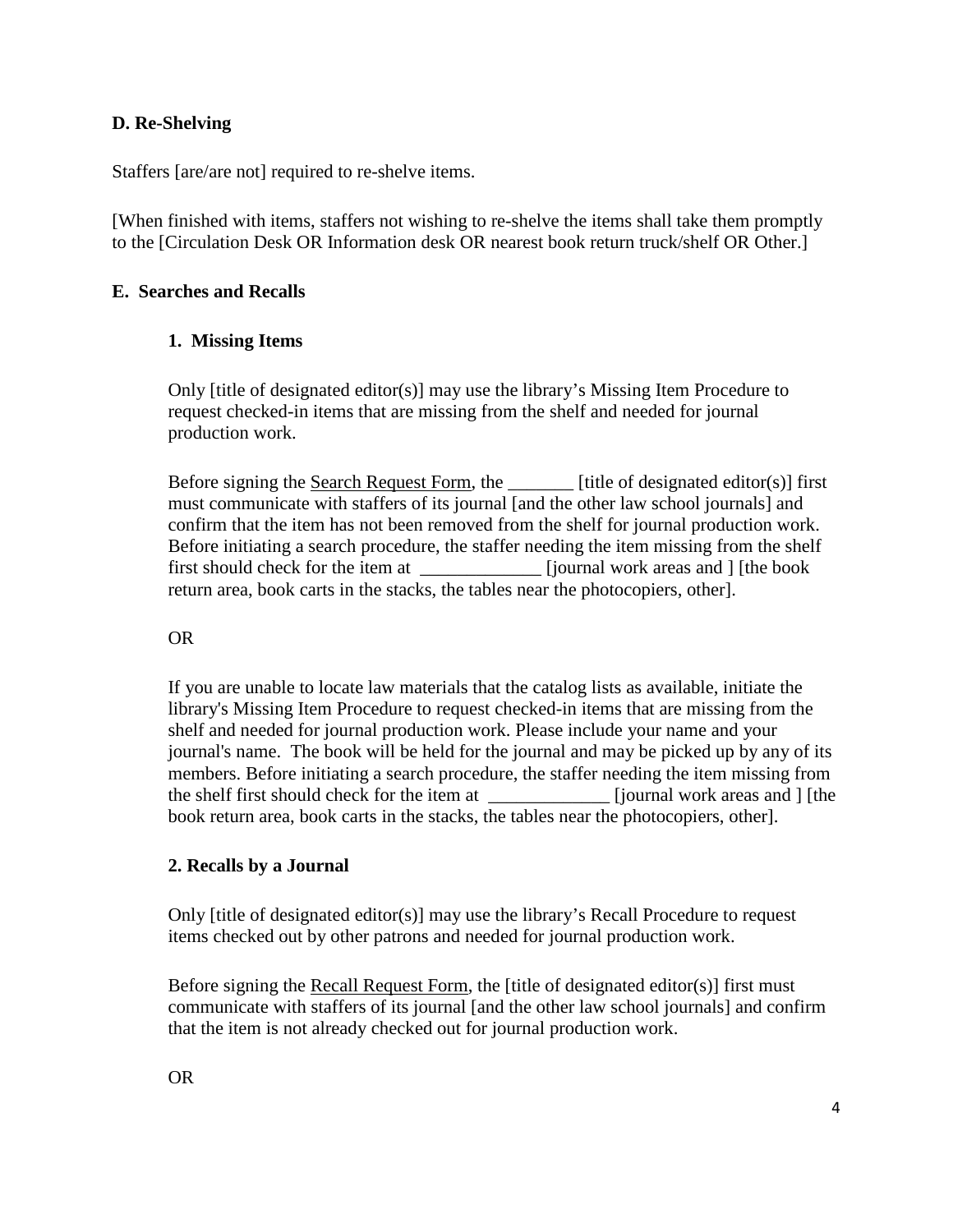Before placing a recall for materials, please check the journal office or the carrel where books are being held to be sure another journal member has not already retrieved the material. Once you have determined that the material is not checked out to a colleague place a recall. Fill out a Recall Request Form and include your name and your journal's name

## **3. Recalls from a Journal**

Whether an item is checked out to a journal card or to an individual card, the library's Recall Procedure applies to journal staffers. Failure to return a recalled item will result in large fines and possible suspension of privileges for the individual or journal.

When an item is checked out to a journal card, circulation staff will ask a patron to consider photocopying or other brief use of the item in lieu of a recall. However, the patron still may choose to recall the item.

# **F. Group Cite Checking Events ("Cite Checking Parties")**

The library facilitates group cite checking events involving the library and multiple staffers on a journal. These events can be efficient for both the staffers and the library.

If possible, the editor-in-chief will plan the events for each semester in advance and provide the [title of library staff member] with a copy of the schedule before the semester begins. Events may not be scheduled on less than \_\_\_\_\_\_ notice to the library \_\_\_\_\_\_\_\_\_\_. Events may not last longer than hours and may be scheduled only at the following times: Use the Group Cite Checking Request Form**.**

Items used in the event need not be checked out as long as they are used in the [reserved or designated group work area] and returned to the Circulation [Information] desk, or to their proper original locations, by the conclusion of the event. Critical Items (defined below) must remain at or near their original locations on the shelf and may not be taken into the [reserved or designated group work area] for an event.

[Optional: To remove library items for an event outside the library, [title of designated editor(s)] must take the items to the circulation/information desk and provide a printed list identifying the items to a [library staff person] before the items are removed. The [title of designated editor(s)] must retain his or her own copy of the list. At the conclusion of the event, the items must be returned to the circulation/information desk and a [library staff person] must be notified that items from the event are waiting at the desk. Next to each item on his or her copy of the list, the [title of designated editor(s)] will place a checkmark if the item is waiting at the circ/info desk or an X mark if the item is missing. Missing items will be billed to the journal as overdue or lost items.]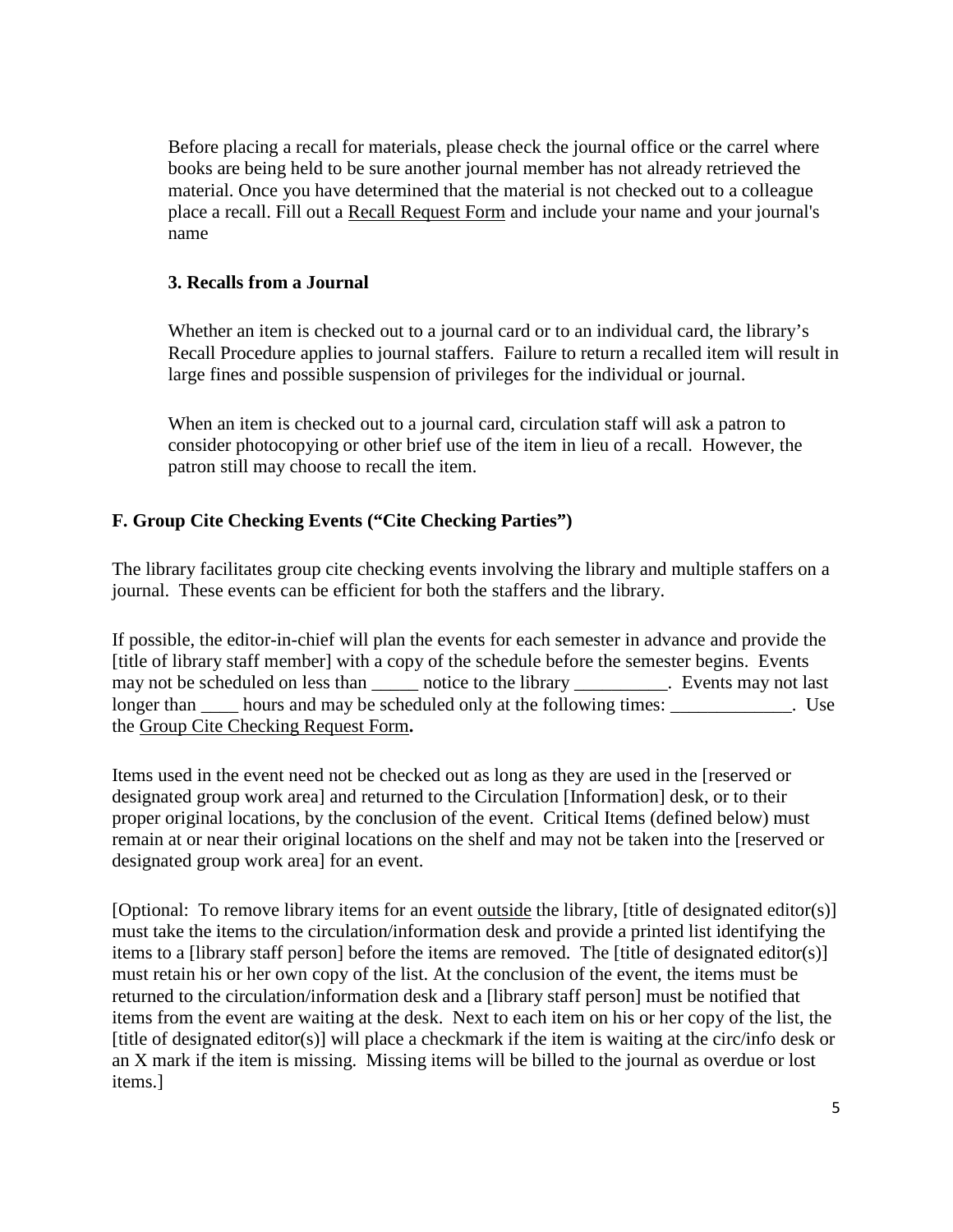For additional information on use of the [reserved or designated group work area] for events, see the Library Space section of this policy.

## **G. Book Carts**

The circulation department has a limited number of extra book carts which it will loan to journals for short periods of time on a first come, first served basis. Such loans generally are limited to a period of 4 hours or the duration of a pre-scheduled group cite checking/spading event (described above/below). If staffers fail to return the book cart at the end of the loan period, the department will retrieve the book cart and re-shelve any items on it.

Upon request and at the journal's expense, the library will assist the journal in purchasing and labeling carts exclusively for journal use. The library is not responsible for loss or theft of such carts.

#### **H. Other Libraries**

When dealing with other campus libraries or consortium libraries, staffers are bound by the other libraries' circulation and fine policies. Our library cannot intercede with other libraries on journal staffers' behalf.

#### **I. Critical Items**

Critical Items must remain at or near their original locations on the shelf and may not be taken away for journal production work. Critical Items include the following:

- Indexes
- Digests
- Reserve materials
- [Others]
- Any item with a [distinguishing tag/label].

Before placing a recall for materials, please check the [location where journal books are held] to be sure another journal member has not already retrieved the material. Once you have determined that the material is not checked out to a colleague place a recall.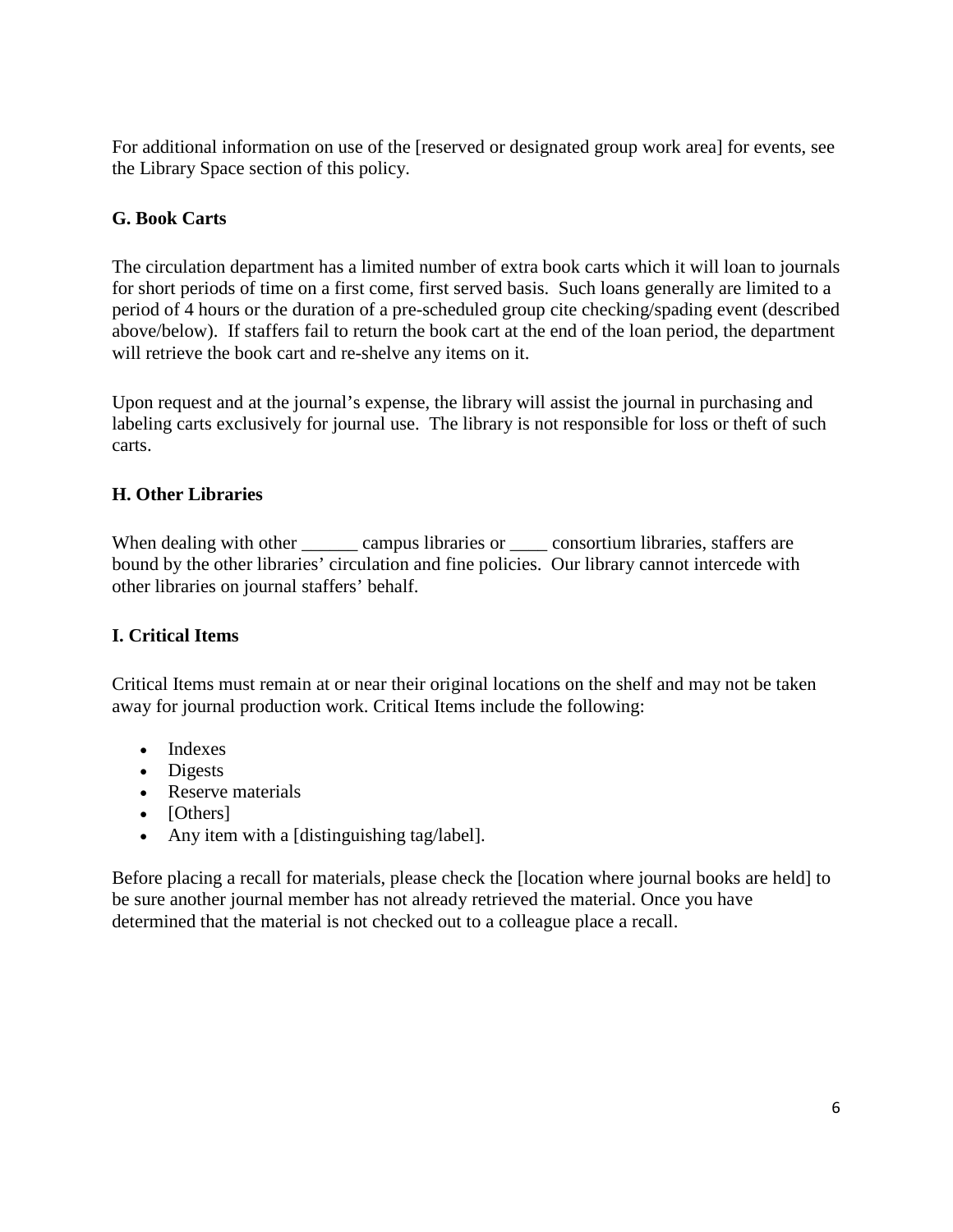# **Copying and Printing**

# **A. Copying**

The law library provides copy cards to the journals. Please contact your editor about using a card. Editors should contact \_\_\_\_\_\_\_\_\_\_\_\_\_\_ about obtaining cards.

OR

The law library does not provide copy cards to the journals. Cards can be purchased at  $\frac{1}{\sqrt{1-\frac{1}{2}}}\$ . To add funds to the cards,  $\frac{1}{\sqrt{1-\frac{1}{2}}}\$ .

# OR

The law library allows journal students to check out materials for hours in order to make photocopies on the journal's copy machine. To check out a book for journal business, please see \_\_\_\_\_\_\_\_\_\_\_\_\_\_. These books must be returned to \_\_\_\_\_\_\_\_\_\_.

Conserving Resources: Copying 2 pages on one sheet reduces copy costs and saves paper. Most journals and reporters copy well at 85-90% reduction. The circulation staff can assist you with the reduction features on the copiers. PDFs are available for downloading in electronic format for many journals through the library catalog. Specific pages can then be printed as needed.

# **B. Printing**

#### OPTION A

The law library anticipates that the majority of printing for journal business will be on journal printers. Should journal students need to print documents on library printers, the prints will be charged to  $\_\_\_\_\_\_\_\_\$ .

Microform readers/printers are located at \_\_\_\_\_\_\_\_\_\_. Please see \_\_\_\_\_\_\_\_\_\_\_\_\_\_\_\_ if you encounter a problem with this equipment. Copy cards can be used to pay for the printing. OR There is no charge to print from microform printers.

#### OPTION B

Journal copy cards may also be used for [non-Lexis/non-Westlaw] printing.

Microform readers/printers are located at \_\_\_\_\_\_\_\_\_\_\_. Please see \_\_\_\_\_\_\_\_\_\_\_\_\_ if you encounter a problem with this equipment. Copy cards can be used to pay for the printing. OR There is no charge to print from microform printers.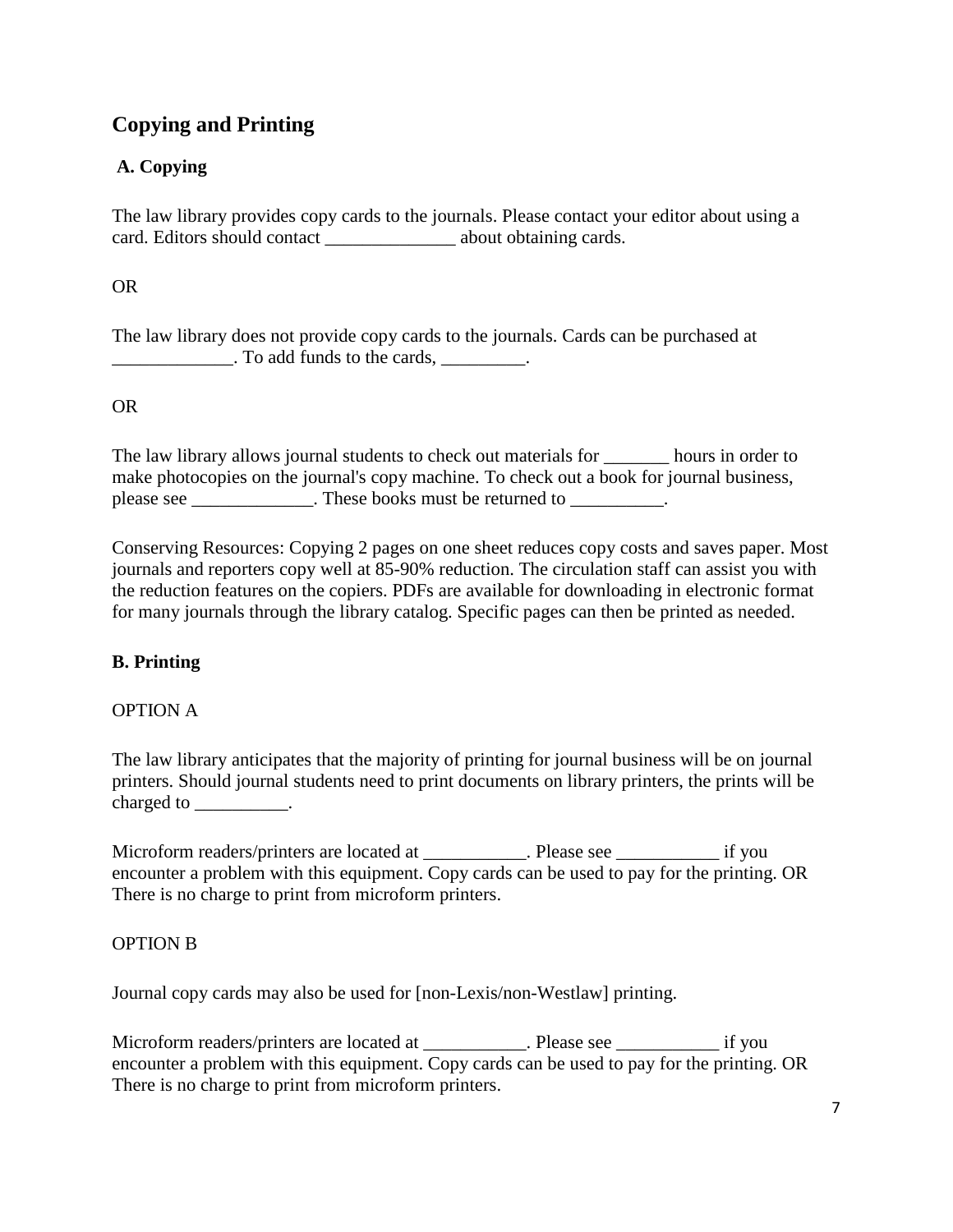#### **C. Lexis and Westlaw Printing**

Journal members who have attended Lexis and Westlaw training will be connected to Lexis and Westlaw's free high-speed printers. During the training, the instructors will collect your passwords so that the printers can be connected to your login. Note that setup for the free printers will take up to one week. Once your passwords are enabled, you will have the stand-alone printer as one of the printing options. Please refer to the instructions for using this option.

Use of the standalone printers is limited to work for the journals. Please remember to pick up print jobs in a timely manner. If your documents are not retrieved promptly, they may be lost. Worse, they may jam the printer, preventing others from using the printer.

All unclaimed printouts should be left in the appropriate boxes provided in the rooms. Printouts will be weeded on a regular basis. Any printouts that are not retrieved will be discarded.

Finally, kindly be judicious in the amount of printing that you do. Printing large amounts of materials at one time will lead to print jams, etc. Please print only those documents that you really need.

If you have any questions about using these stand-alone printers, please contact [name and contact information of the staff member in charge].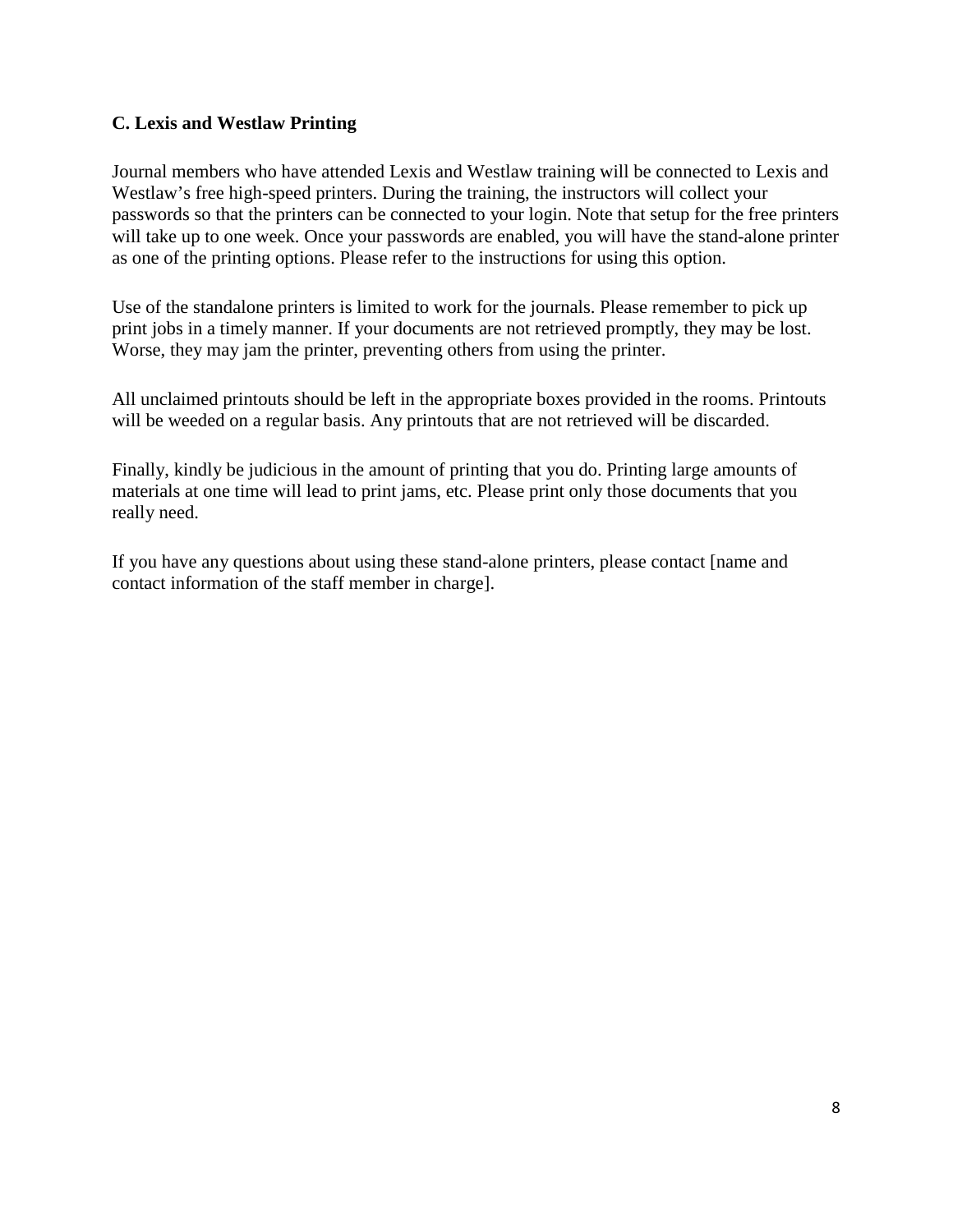# <span id="page-8-0"></span>**Interlibrary Loan**

If you determine that a book, article, or other resource you need for cite checking is not available at a library on this campus, you may make an interlibrary loan (ILL) request. It may take two weeks or more to receive a book requested through interlibrary loan, so it is important not to delay making the request.

# **A. Before making an ILL request**

- 1. Check the university libraries' online catalog ([URL of catalog]) to see whether the book or journal is available at a campus library. If the university has an electronic subscription to a journal, you should be able to access it though the catalog. Some online journals still have articles available only in HTML, but many will be available in PDF.
- 2. [OPTION A: General] If a book or journal is not available at a campus library, check WorldCat [\(www.worldcat.org\)](http://www.worldcat.org/) to see whether any local libraries have it. If the item is available at one of these other libraries, it may be more efficient to go there, as it may take two weeks or more to receive a book requested through ILL.

OR

[OPTION B: Libraries with local library consortia] If a book or journal is not available at a campus library, check [name and URL of consortium catalog or page where consortium library catalogs are listed] to see whether any local consortium libraries have it. If the item is available at one of these other libraries, it may be more efficient to go there, as it may take two weeks or more to receive a book requested through ILL. [ADD any additional information regarding consortium borrowing arrangements.]

3. If you can't find a journal in the library catalog, go to a search engine, such as Google, and search for the title of the article in quotation marks to search it as a phrase. Some articles, such as those published in bar association journals, may be available for free online in PDF.

#### **B. Placing an ILL request**

Due to the nature of cite checking, more than one student in a journal may need to see the same book or article. This can result in duplicate ILL requests. To prevent this, cite checkers need to notify the editor of an ILL need, so the editor can watch for and prevent duplicate requests.

Requests should be submitted to the library by [OPTION A] the \_\_\_\_\_\_ editor OR [OPTION B] the cite checker (if one item requested for more than one cite checker, list all names as patrons).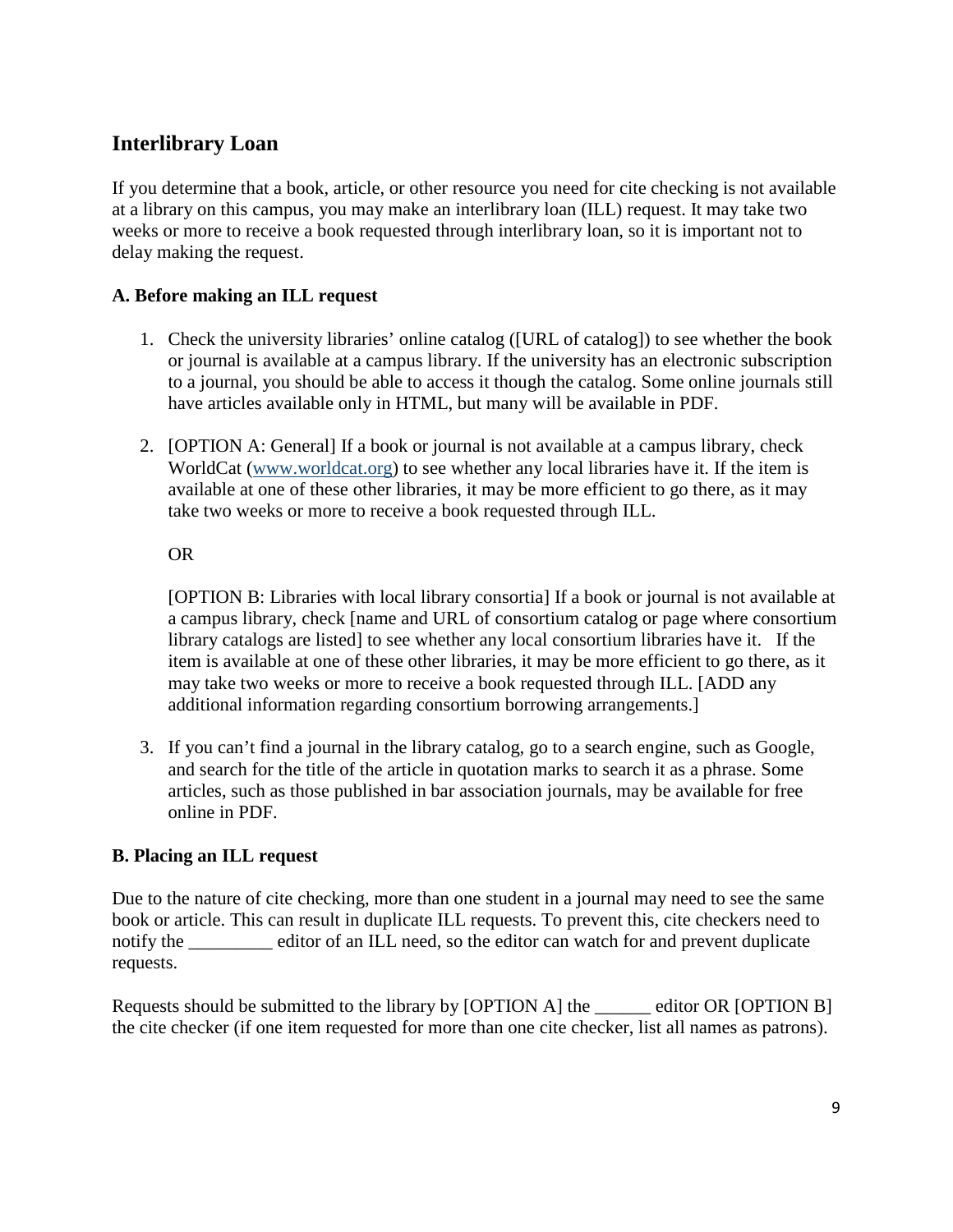[OPTION A: Libraries with online form for ILL Requests]

To request an item, go to [URL of Form] and complete all required and additional applicable sections.

[OPTION B: Libraries without an online form for ILL Requests]

To request an item, send an e-mail to \_\_\_\_\_\_\_\_\_\_\_\_\_\_\_\_\_\_\_\_\_\_\_\_. For a book request, you must provide the title, author, date, edition, and publisher so that you get the same publication cited in the article. For an article request, you must provide the article title, the journal title, author, date, volume number, and first page number of the article.

# **C. Materials that may not be requested via ILL**

[Insert your library's list. Some examples include:

- Annotated Statutes: Bluebook rules explicitly permit citation to the annotated codes in addition to the official code. Rule 12.1 states "Statutes *may be cited* to a current official or unofficial code". Rule 12.2.1(a) and rule 12.3 echo this by stating, respectively "*If possible*, cite statutes currently in force to the current official code or its supplement..." and "Cite the official code *whenever possible*." [emphasis added]. Because citation to these unofficial codes is permissible and because of the limited availability of official codes, our Interlibrary Loan policy is to only request statutes when neither the official nor unofficial code volume is available at the library.
- Newspaper articles available on Lexis or Westlaw
- Materials readily available in PDF format from a reliable source.]

In addition, the library will not pay more than \$\_\_\_\_ to get a book or article through ILL.

#### **D. Arrival of requested items**

Articles are usually sent electronically within a week of a request, but some libraries still send articles by U.S. mail. These articles, as well as books, may take up to two weeks or more to arrive. If we place an ILL request for an article that arrives by e-mail, it will be forwarded to your university e-mail address. Books and photocopies that arrive through U.S. mail can be picked up at \_\_\_\_\_\_\_\_\_\_\_\_\_\_\_\_\_\_.

#### **E. Potential problems with receiving a requested item**

It is not always possible to find a library willing or able to lend a requested item. Here are some common reasons: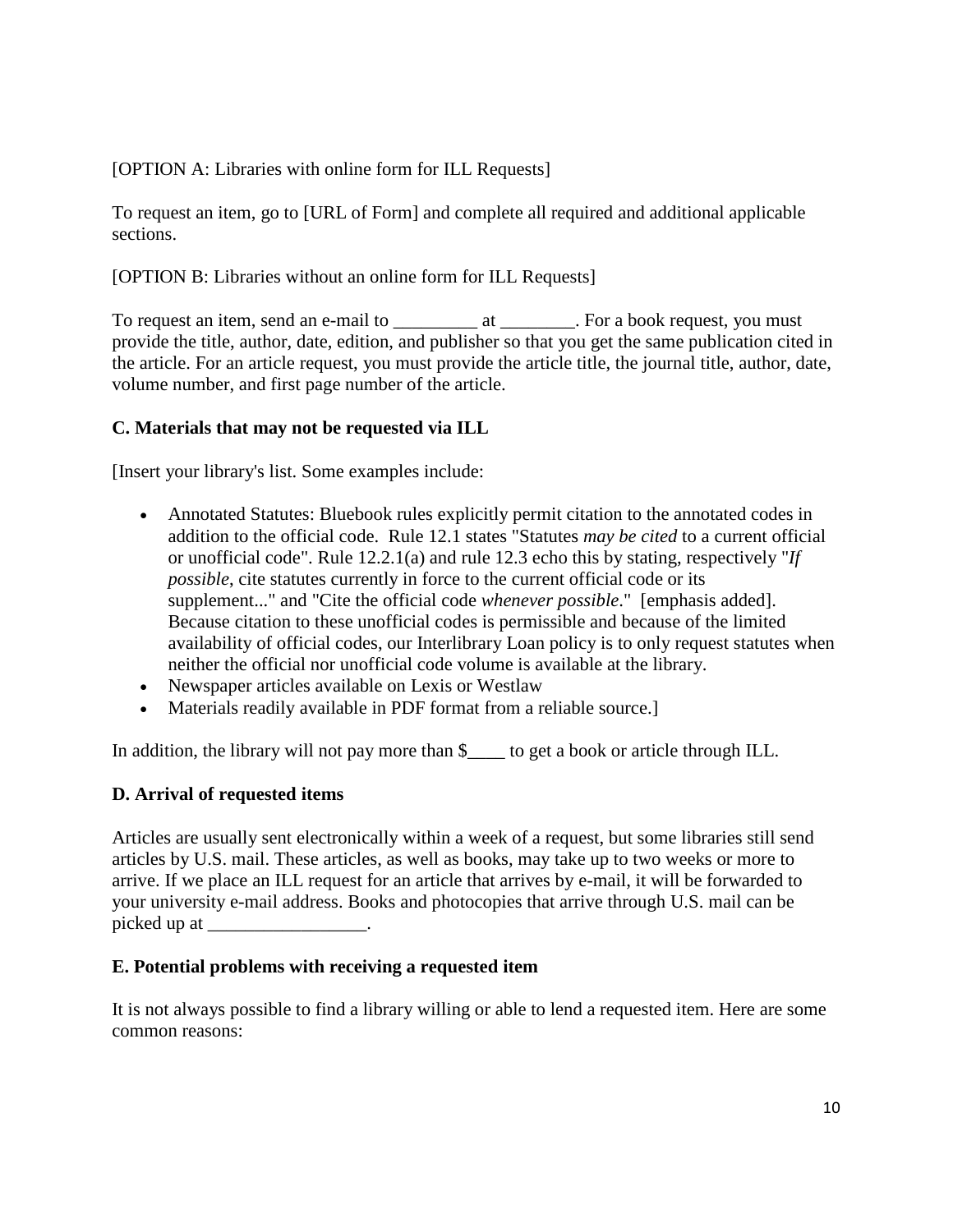- 1. The item is of a type libraries typically won't let off their premises:
	- Videotapes
	- Microfilm/fiche
	- All or parts of multivolume sets
	- Looseleafs
	- Reference books
	- Books on reserve
	- Books in rare book collections
- 2. Previous patrons of this library consistently failed to return ILLs on time
- 3. The lending libraries charge more than this library is willing to pay (rare).

If a requested item is not sent, contact \_\_\_\_\_\_\_\_\_\_\_\_\_\_\_\_\_\_\_\_ to discuss your options.

#### **F. Renewal requests**

Renewals should be requested a week before the item is due. To make a request, contact \_\_\_\_\_\_\_\_\_\_. Do not wait until the due date. Also, do not assume that the lending library will grant your request. You will be notified of the new due date or of the lending library's refusal to renew the book. In the latter case, please return the book to social solution is so it may be returned to the lending library.

# **G. Returning items**

Return items at The state of the is important to return ILLs on time because habitually keeping books past the due date damages this library's relationships with other libraries, which may make it more difficult for you and other patrons of this library to receive requested items in the future.

[OPTION A: Libraries where journal materials are kept in a designated space in the library.]

If materials are not turned in to \_\_\_\_\_\_\_\_\_\_\_\_\_\_\_\_ on time by journal staff, library staff will remove the materials from the journal's library shelf space and return them to the lending library.

[OPTION B: Libraries where ILLs are kept in journal offices]

The library reserves the right to come to the journal's office to retrieve overdue ILL materials.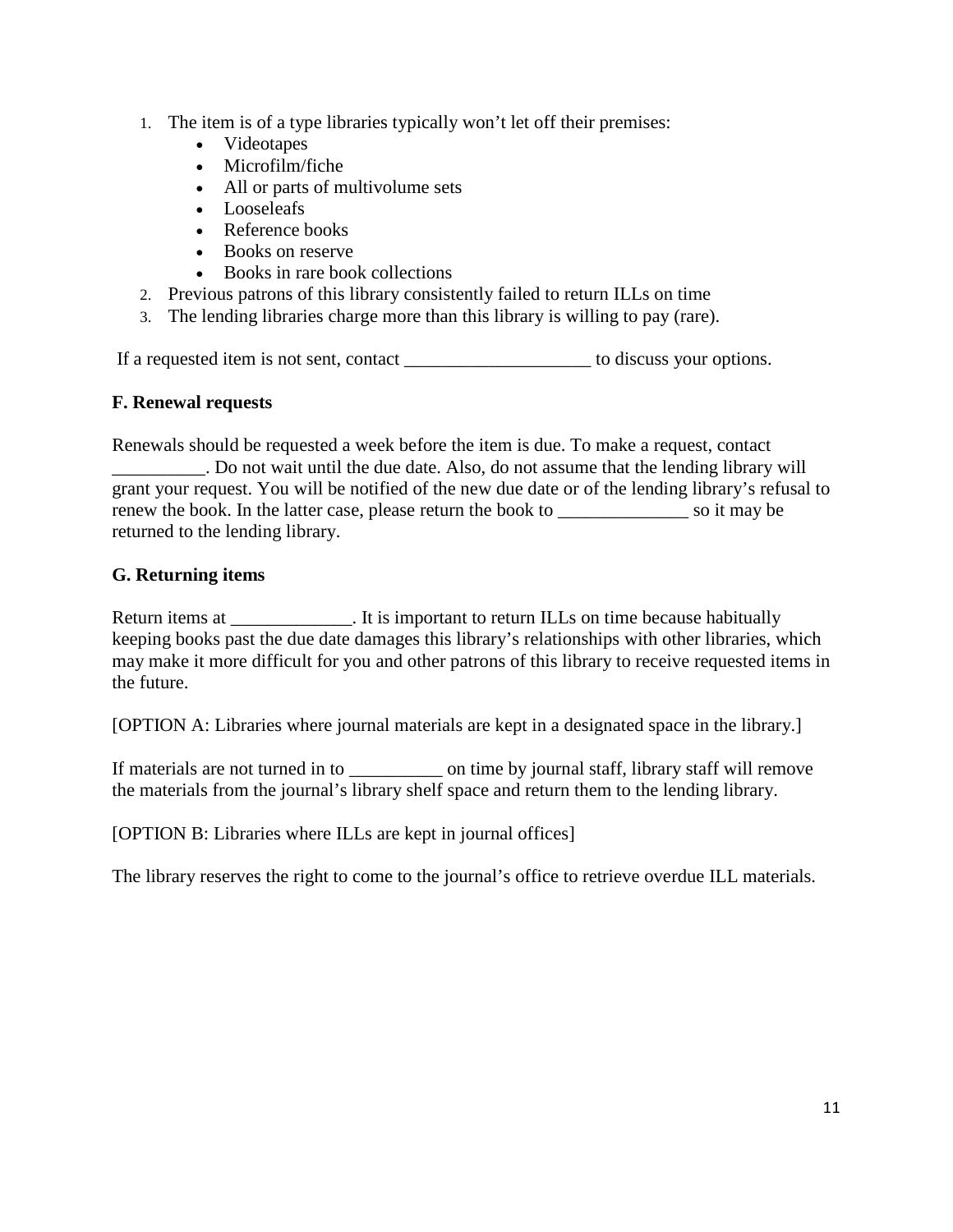# <span id="page-11-0"></span>**Library Space** *[Choose the sections and options that apply to your library.]*

#### **General**

The library is pleased to provide space to facilitate journal production work such as cite checking. Journal editors must make appropriate reservations and otherwise plan for their space needs so that journal activities do not unduly distract or interfere with other patrons.

# **A. Carrels**

Upon application of the \_\_\_\_\_\_\_\_\_\_\_\_\_\_\_\_\_editor, each [journal staffer/article] is assigned a library carrel. Journals may keep in the library carrel items that staffers have checked out using either an individual or a journal library card. All items must display the checkout slip. Items not checked out will be retrieved and returned to the shelf by library staff.

Staffers may also keep in the carrel items owned by other libraries or by staffers. The library does not recommend this practice, due to the risk of theft, because such items are not set up to work with the library's theft detection system.

Staffers may not overload the carrels with books. Once a carrel is full, a staffer must remove some books in order to make space for new additions.

The library may retrieve checked-out materials from the carrels under certain circumstances. See the Circulation section of this policy for details.

The library is not responsible for items lost or stolen from the carrel under any circumstances. The library will bill the cardholder's account for such items. However, when a staffer checks out an item from our library, s/he may request that the item not be de-sensitized if the staffer does not intend to remove it from the library. Items that are not de-sensitized will trigger an alarm if someone attempts to remove them from the library.

#### **B. Conference Rooms**

Before each semester begins, journals are given priority over other non-faculty patrons to reserve conference rooms for scheduled library-related production activities, such as group cite checking events, to be held during the semester.

Otherwise journals are subject to the general first-come, first-served policies for reservation of conference rooms.

For more requirements on coordinating group cite checking events with the library, see the Circulation section of this policy.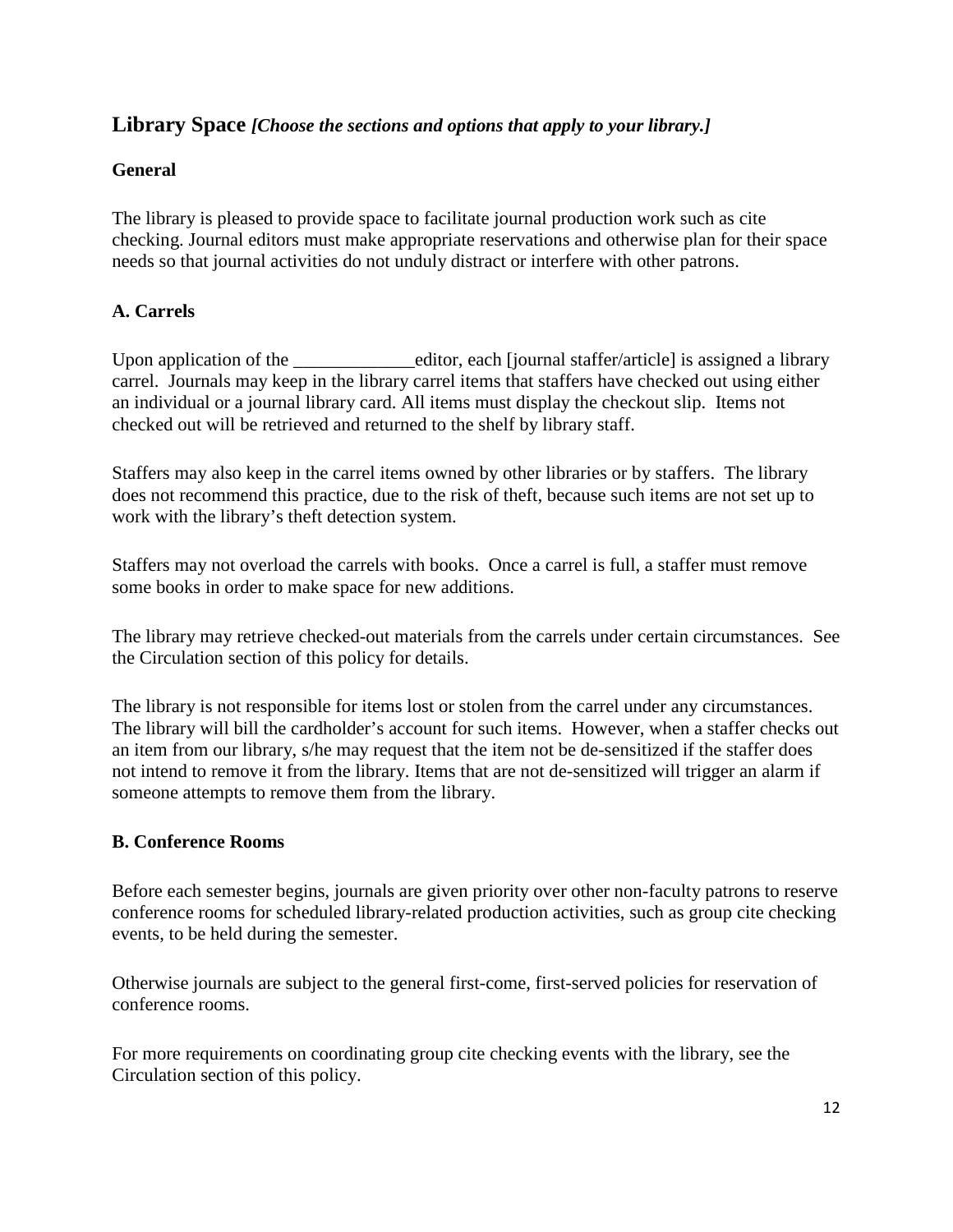# **C. Journal Office/Room**

\_\_\_\_\_\_\_\_\_\_\_\_\_\_\_\_\_\_\_\_\_\_\_\_\_\_\_\_\_\_\_\_.

The journal is assigned an office/room in the library. The office/room and library items in it are for journal production work and not for the use of individual staffers in researching and writing their own notes or comments. Access to the office is arranged

 $\Box$  After-hours access is/is not available by

Journal staffers may keep in the office/room the items that the staffers have checked out using either an individual or a journal library card. The staffers will display the checkout slip with each such item. Items not checked out will be retrieved and returned to the shelf by library staff.

Staffers also may keep in the office/room items owned by other libraries or by the staffers. The library does not recommend this practice, due to the risk of theft, because such items are not set up to work with the library's theft detection system.

When not in immediate use, library items must be organized on the office/room shelves and the shelves labeled according to [the staffer who checked out the items][the article to which the items pertain]. Each shelf must be clearly labeled with the [name of the staffer who checked out the items][the author and title of the article to which the items pertain].

As soon as production work on an article is completed, items checked out in connection with that article must be returned to the circulation/information desk. A total of no more than \_\_\_\_ items from our library may be held in the office/room at one time. If this limit is exceeded, the [title of library staff person] will schedule a conference with the \_\_\_\_\_\_\_\_\_\_\_\_ editor to resolve the matter.

The library may retrieve checked-out materials from the office/room under certain circumstances. See the Circulation section of this policy for details.

The library is not responsible for items lost or stolen from the office/room under any circumstances. The library will bill the cardholder's account for such items. However, when a staffer checks out an item from our library, s/he may request that the item not be de-sensitized if the staffer does not intend to remove it from the library. Items that are not de-sensitized will trigger an alarm if someone attempts to remove them from the library.

#### **D. Journal Shelf/Shelves**

The library currently provides each journal with [number of units of] reserved shelf space [per journal article currently under production] at [location of shelf space]. Shelf allotments are subject to change.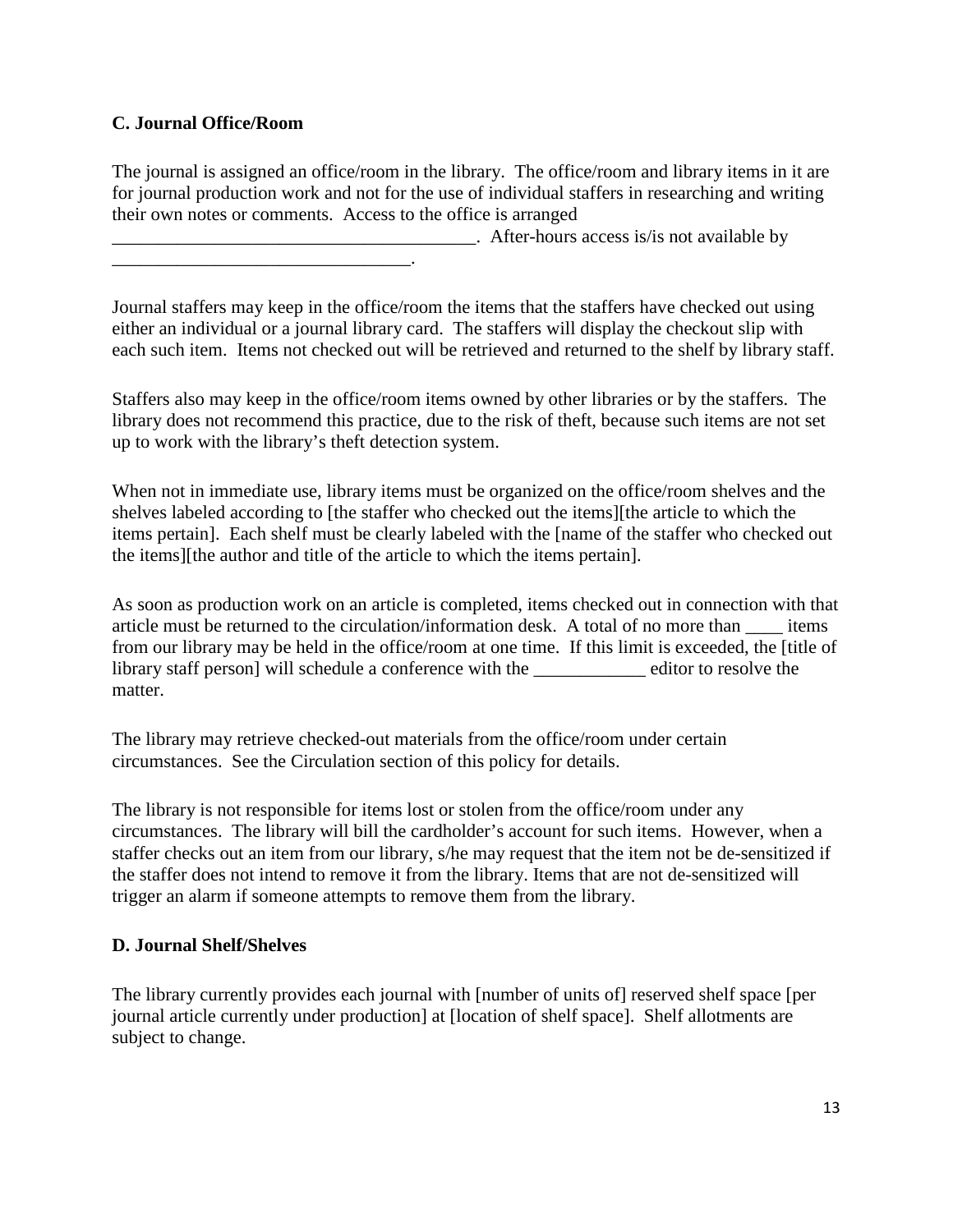Journal staffers must use this assigned shelf space exclusively for library-owned or Interlibrary Loan (ILL) items checked out to journals and in active use for cite checking. Unfortunately the library does not have sufficient shelf space to accommodate either items owned by staffers or non-ILL items owned by other libraries. Library workers periodically pull and reshelve any items checked out to an individual card or otherwise not checked out to a journal.

Library items checked out using journal cards must be kept on the assigned shelves or [at other location] when not in use. The library may retrieve checked-out materials from the shelves under certain circumstances. See the Circulation section of this policy for details.

Journal shelf privileges continue in effect while all journal staff show consideration for other patrons. As soon as a cite checking project is completed, journal staffers must pull related items from the shelf space and return them to the circulation [information] desk. Editors who do not enforce this policy may run out of shelf space and will jeopardize the journal's continued shelf privileges with the library.

The library requires [strongly encourages] that the shelves be organized and clearly labeled according to: [the staffer who checked out the items on the shelf] or [the author and title of the article for which the items on the shelf are being used].

The library is not responsible for items lost or stolen from the shelves under any circumstances. The library will bill the cardholder's account for such items. However, when a journal staffer checks out an item from our library, s/he may request that the item not be desensitized if the staffer does not intend to remove it from the library. Items that are not desensitized will trigger an alarm if someone attempts to remove them from the library